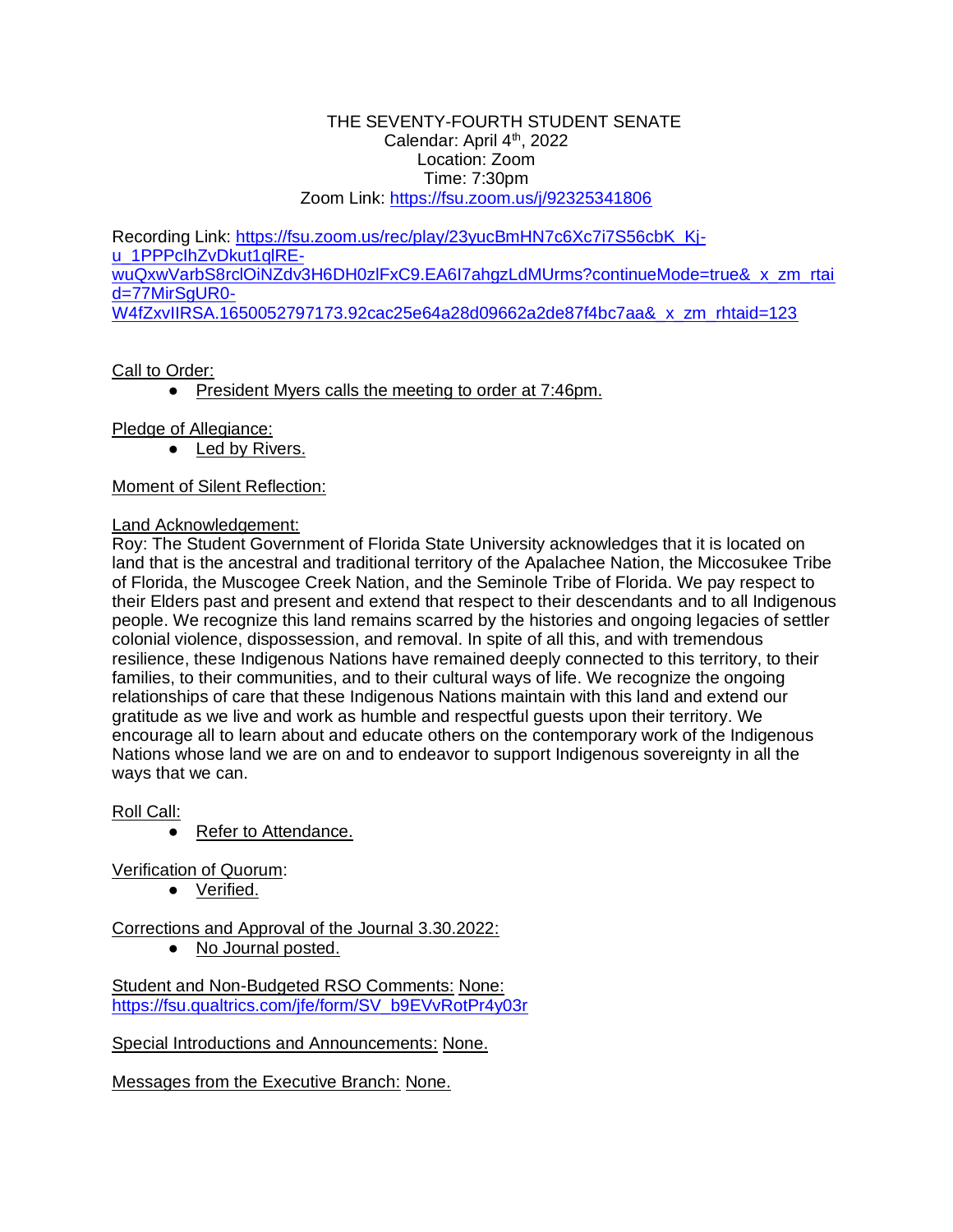Messages from Agency and Bureau Directors, SGA Organizations Officers and Employees: None.

Messages from the Executive Cabinet: None.

Messages from the Class Councils:

● Edouard: Senior Class Council will be hosting a seminar on life after graduation tomorrow (4/5) from 6:00-7:00pm in HCB310. Please come if you can. Thank you.

Messages from the Congress of Graduate Students: None.

Messages from the Judicial Branch: None.

Messages from the Union Board and Student Engagement Ambassadors: None.

Messages from the Campus Recreation Board: None.

Report of the SGA Accounting Office: Remaining Balances: Senate Projects \$5,020.22, PAC \$501.00, RTAC \$4,820.00, and ORG Fund \$3,000

### Report of Senate Liaisons:

Stewart: I'm the liaison for the College of Social Sciences Student Leadership Council, the biggest event of the year is coming up - the 'Agree to Disagree' partnership with the Power of WE. You get to sit and talk with other students who may have other interests and opinions and find a way to connect with them in a way you couldn't. It's on Monday, April 11 at 5:30pm in the Honors, Scholars, & Fellows House (HSF) Great Hall. Their Instagram has more information. Bettley: Florida PURG is having a field day on Wednesday, April 13th from 4:00-7:00pm on *RECORDING INAUDIBLE* (00:09:46) Green which will have free pizza and drinks. Roy: As PAC liaison, PAC has \$3,501 as the Calendar hasn't been updated, and we will be meeting Thursday (4/6) to hear requests that we can hopefully enter 'Finance as a Whole' on. Diaz: I am the HLSU Liaison and this Friday, April  $8<sup>th</sup>$  is their annual gala at the Wesley Foundation from 5:00-9:00pm. It is a black-tie event with free food, and I will be supporting Bill 22 to let that happen.

### Report of Committees:

- Judiciary
	- o Meeting tomorrow (4/5) at 7:00pm.
- Internal Affairs
	- $\circ$  Met this afternoon (4/4) at 6:30pm where we heard Bill 41 and passed unamended.
- Budget
	- o Meeting tomorrow (4/5) at 5:00pm.
- Finance
	- o Will not this week as RTAC and PAC have no Consent Resolutions and we have no Bills to cover.
- Student Life
	- $\circ$  Met Thursday (3/31) and amended and passed Bill 24, tabled Bill 35, Resolution 27 was withdrawn, passed Bills 39 and 45, and amended and passed Resolution 29.
- Rules & Calendar
	- o Will not be meeting this week as the website has not been updated.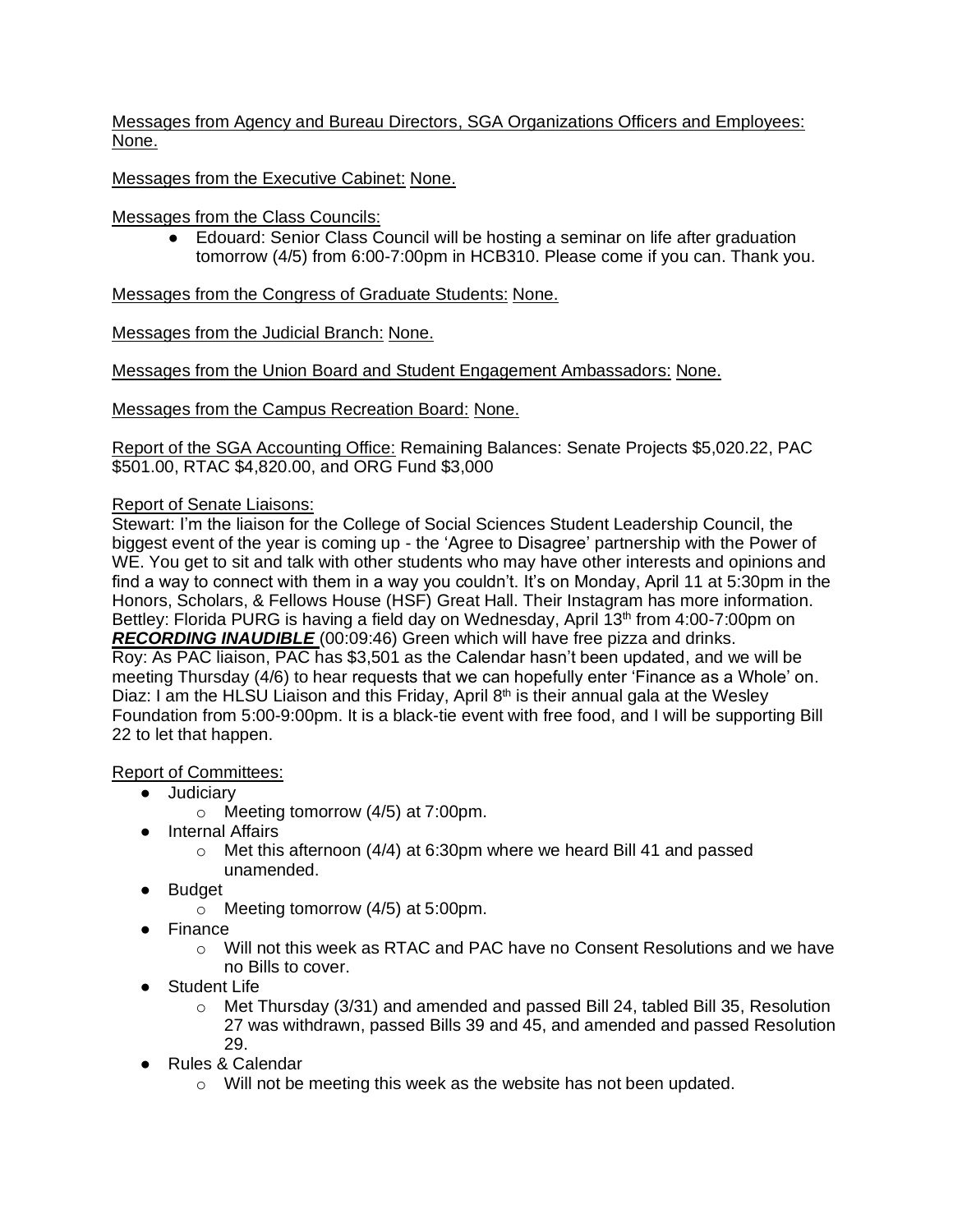## Senate Confirmations:

● None.

### Consent Calendar:

- None.
- **Pfeuffer-Ferguson moves to unlock the calendar to Resolution 33, DuChêne seconds.**
	- o **Bettley objects**
	- o **Pfeuffer-Ferguson does not withdraw.**
		- **Voting Results:**
			- **15 yes, 8 no.**
			- **Motion fails.**
- *Senate continues to 'Bills First Reading.'*

### Bills First Reading:

| <b>Bill 24</b> | Sponsored by Senator Suarez and Senator Wells (P) Murray (Co)<br>To allow first-year college students to represent the college of<br>undergraduate studies despite being enrolled in their University Division.<br>(Referred to Student Life and Judiciary. Passed and Amended in<br>Student Life 3.31.)                                                                        |
|----------------|---------------------------------------------------------------------------------------------------------------------------------------------------------------------------------------------------------------------------------------------------------------------------------------------------------------------------------------------------------------------------------|
| <b>Bill 35</b> | Sponsored by Senator Beall (P) Hunter (Co)<br>To complete funding for Bill 88 that was passed in the 73rd senate<br>to install one large picnic bench outside of the Rovetta building. The<br>amount listed would be used to cover the freight and installation costs of<br>the table. (Referred to Student Life and Budget 3.23. Tabled in<br><b>Student Life 3.24. 3.31.)</b> |
| <b>Bill 36</b> | Sponsored by Senator Diaz and Senator DuChêne (P)<br>Pfeuffer-Ferguson(Co)<br>Restructuring the statute pertaining to the Senate Award for<br>Excellence and providing procedural guidelines for nominations.<br>(Referred to Judiciary 3.30.)                                                                                                                                  |
| <b>Bill 37</b> | Sponsored by Senator Diaz (P) Roy, Pfeuffer-Ferguson, Myers, Stewart,<br>Bettley (Co)<br>Providing for more internal accountability by adding the Directors<br>of the Executive Institutes to the list of Major Offices and those appointed<br>officers subject to impeachment by the Student Senate, and for other<br>purposes. (Referred to Judiciary 3.30.)                  |

Bill 39 Sponsored by Senator Diaz and Senator Stewart (P) Barrett (Co)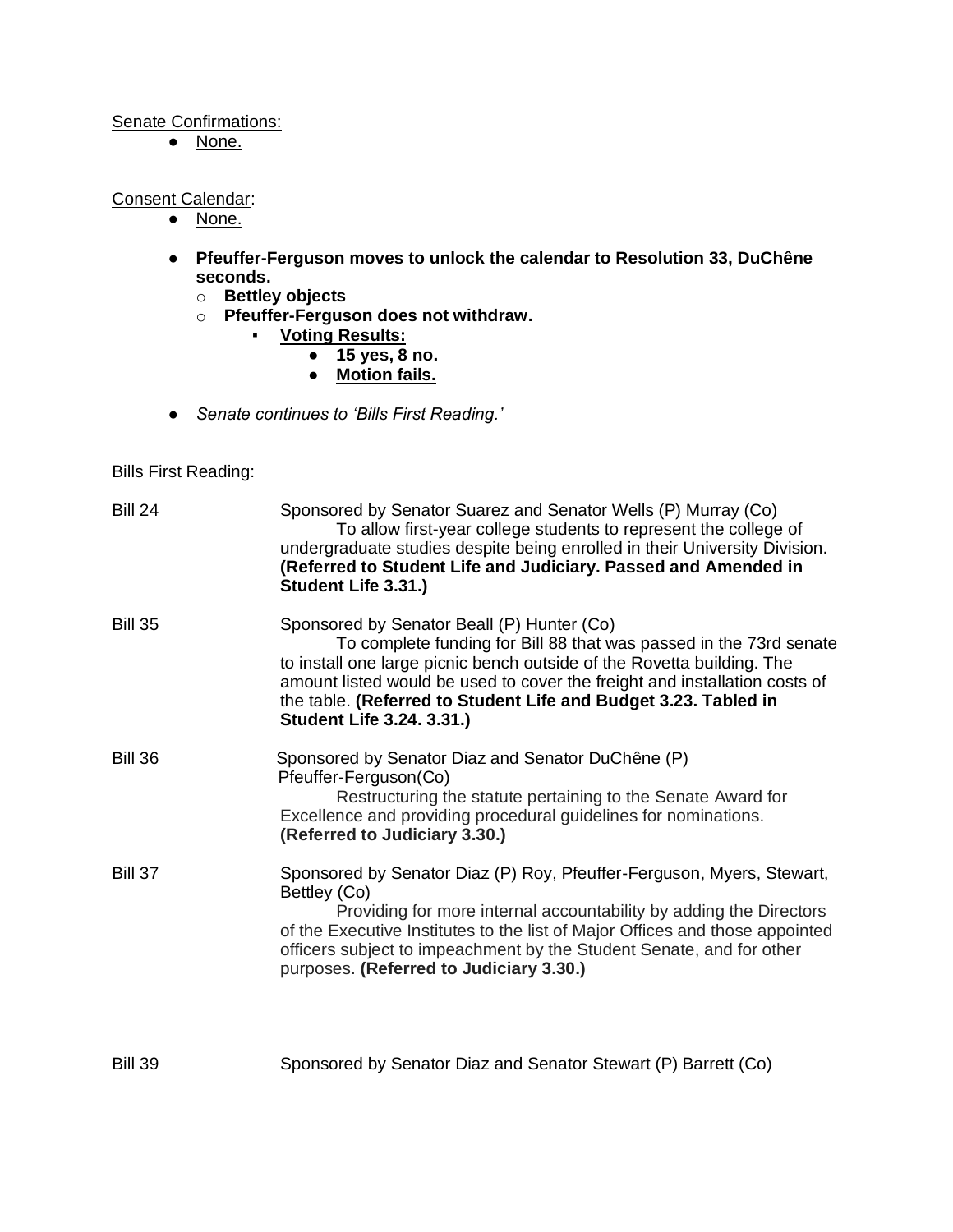Providing a method by which non-Senators can endorse legislation.**(Referred to Student Life and Judiciary 3.30. Passed in Student Life 3.31.)**

- **Stewart moves to enter 'Judiciary as a Whole,' B. Suarez seconds.**
	- o **Gonzalez objects.**
	- o **Stewart does not withdraw.**
- *Motion is debatable.*
	- Opening Statement:
		- $\circ$  This is my last meeting as a Senator and it's a little bit bittersweet. I have one Bill that I'd like to pass as my final Bill. We could probably get some really great Amendments and/or passing it tonight and I'd love to see that happen.
	- Technical Non-Debatable Questions:
		- o Lessard: Are there any primary Sponsors whose terms does not expire with Inauguration.
			- Yes.
	- **First Round of Pro:** 
		- o Point of Parliamentary Inquiry: Gonzalez: If Stewart terms out can her name still remain on this Bill while the other Primary Sponsor presents it?
			- **.** I believe we have had times where a Sponsor leaves or reigns that their name stays on the Bill as long as their was someone else.
		- o B. Suarez: *RECORIDNG INAUDIBLE* (00:21:07) especially as we're doing things out of order today. There are a lot of Senators going out, I think we should do this.
	- First Round of Con:
		- o No speakers.
			- o **Diaz moves to call the question, DuChêne seconds.**
				- **No objections**
				- **The question is called.**
	- Closing Statement:
		- o This is something I think can change the trajectory of Senate and connect the different Branches. I would love the opportunity to present myself – especially as it is my last Senate meeting. I really hope you vote 'yes.'
	- **Voting Results:**
		- o **22 yes, 5 no.**
		- o **The motion passes.**
- *Senate moves into 'Judiciary as a Whole.'*
	- Point of Clarification: DuChêne: This Bill was passed unamended in Student Life.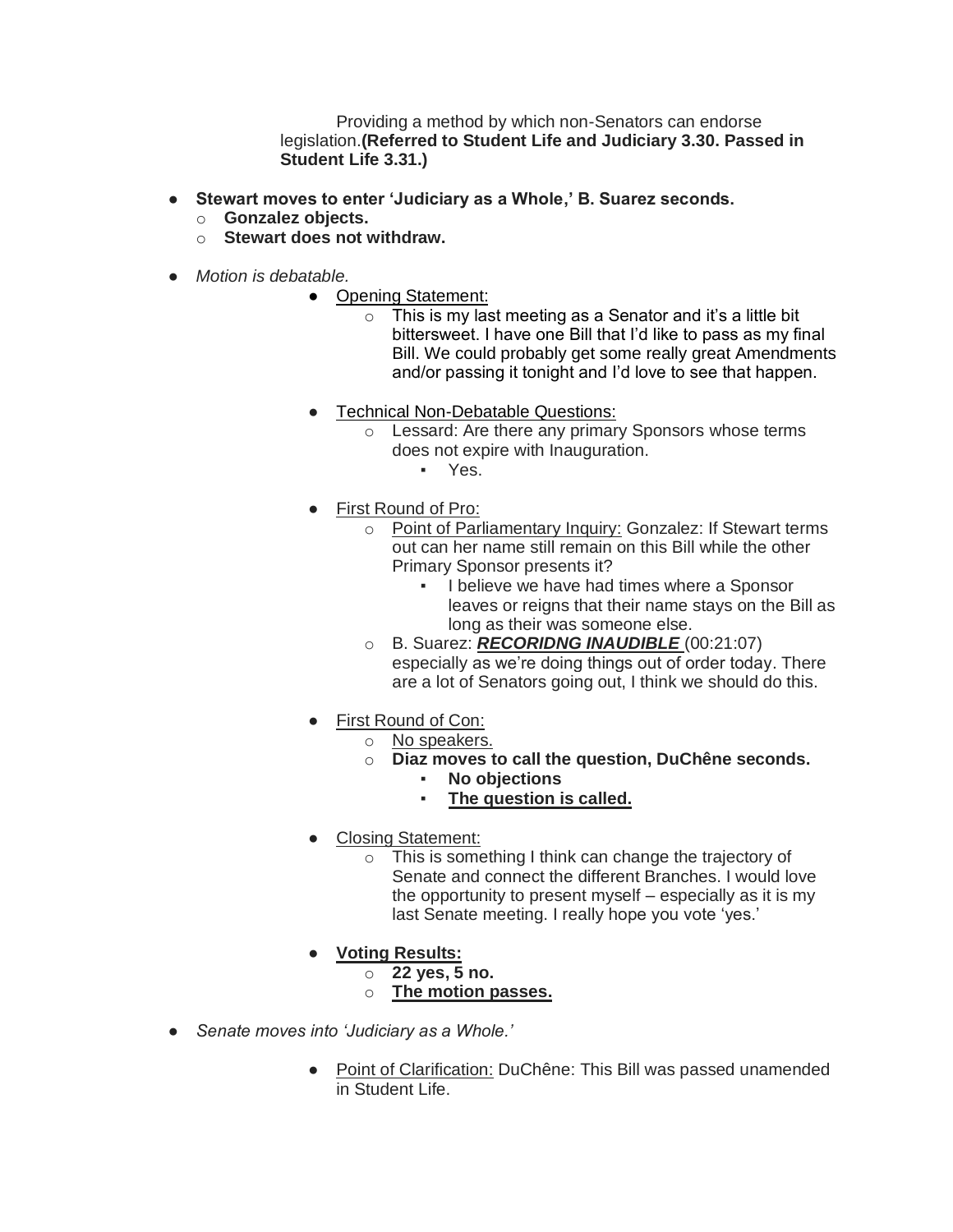- Point of Parliamentary Inquiry: Lessard: If we're in 'Judiciary as a Whole,' do we have to go in order or can we jump around?
	- o It's the same way the Chair of a Committee can move around the agenda.
- **Opening Statement:** 
	- o Stewart: This is something Vice Chair Diaz and I passionate about that may have many implications that aren't talked about straightforwardly in the Bill. This Bill allows for an added section on the top of a Bill where there can be a non-Senator Co-Sponsor to allow for up to five individuals listed as Agency Bureaus and Directors, SGA Organizations Officers, Employees, or RSO Leaders, that can endorse pieces of legislation. This would be at the discretion of the Primary Sponsor. For example, in the Fall President Hunter sponsored the OGA Bill and if she wanted the OGA Director to endorse that Bill, this would allow the endorsement to be presented at the Senate meeting, throughout the Committee review process, and again on the Senate Floor. We came up with the legislation endorsement form which gives the consent for the person endorsing the Bill. There is a section where they can add comments and the opportunity for them to withdraw throughout the entire Committee review process and on the Senate Floor. There are a few instances where peoples' words may have been taken for granted, but this can have positive implications when working with people such as Agency Directors, Bureaus, RSO Leaders, etc. to endorse bills.
	- o Diaz: If you've been to the Capitol, you know that after debate on Bills, they go through a list of people that are supporting the Bill but this provides a way for people who support legislation to put their name on it. This is in the mindset of not misrepresenting individuals.
- Technical Non-Debatable Questions:
	- o Rivers: Do they believe that these non-Senators can also condemn these pieces of legislation.
		- Stewart: Yes, at the discretion of the Primary Sponsor.
	- o Bettley: Do you believe this serves a different purpose than the messages section already in the Calendar?
		- Stewart: Yes.
	- o Lessard: Are you saying that they could use this to condemn the legislation as well?
		- Diaz: As the Bill is written, you can only to add your name as a Co-Sponsor.
	- o Rivers: Are sponsors aware of definition of 'fearmongering'?
		- Stewart: Yes.
	- o Gonzalez: Did the Sponsors already create the legislation endorsement form?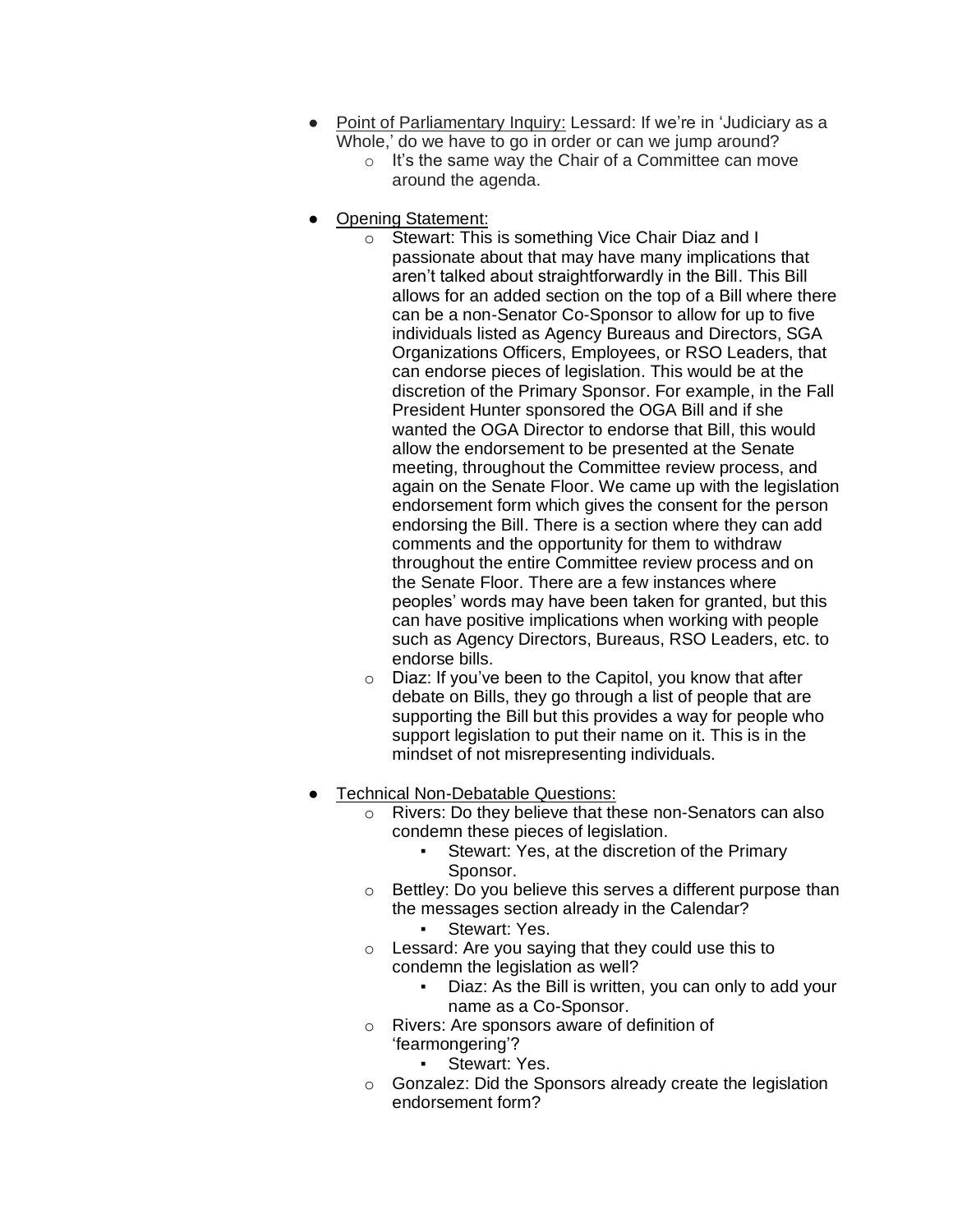- Stewart: Yes.
- o Bettley: Would this Bill enable non-Senators to speak during meetings?
	- Diaz: No, this does not amend current speaking rules, but allows one line on legislation packets.
- o Gonzalez: Would you say this is a direct repercussion of what you all believe to be misrepresentation? Diaz: Partly so.
- o DuChêne: Will the forms be accessible to Senators and where would they be visible?
	- Diaz: Our intent is for that to be at discretion of the Senate President to handle, but there already forms on SGA website for subpoenas, etc.
- o DuChêne: To clarify, endorsers will not be allowed to speak on the Floor but can put a statement on the form that could be read during the presentation of the Bill?
	- Diaz: It does not change current speaking rules, it adds a potential statement that could be read.
- o DeChick: Do RSO leaders include only Presidents or Executive Board members as well?
	- Stewart: Both.
- o Gonzalez: Will the statement be attached to the Legislation?
	- Stewart: Yes.
- o Rivers: Would this prevent RSO leaders who are current Senators from endorsing this legislation?
	- Both: No.
- o Lessard: Would these statements be included as supplemental or documentations or listed in the 'whereas, be it resolved' section?
	- Stewart: Supplemental.
- o Roy: Will it include their titles or just their name? Stewart: Title.
- o Rivers: Did the Sponsors create the form by themselves? Stewart: Yes.
- o Gonzalez: If someone wants to withdraw endorsements do they withdraw it with a form?
	- Stewart: No.
- o Bettley: Would you consider the three to seven sentences for a writer endorsement as debate?
	- Stewart: No.
- o **Lessard moves to enter roundtables, Little seconds.**
	- No objections.
	- Senate moves into roundtables.
- *Senate is now in 'Roundtables.'*
	- o Point of Information: Lessard to the Sponsors: If a non-Senator co-sponsor wants to withdraw their endorsement, how would they do that?
		- Diaz: It's the same process for removing cosponsors currently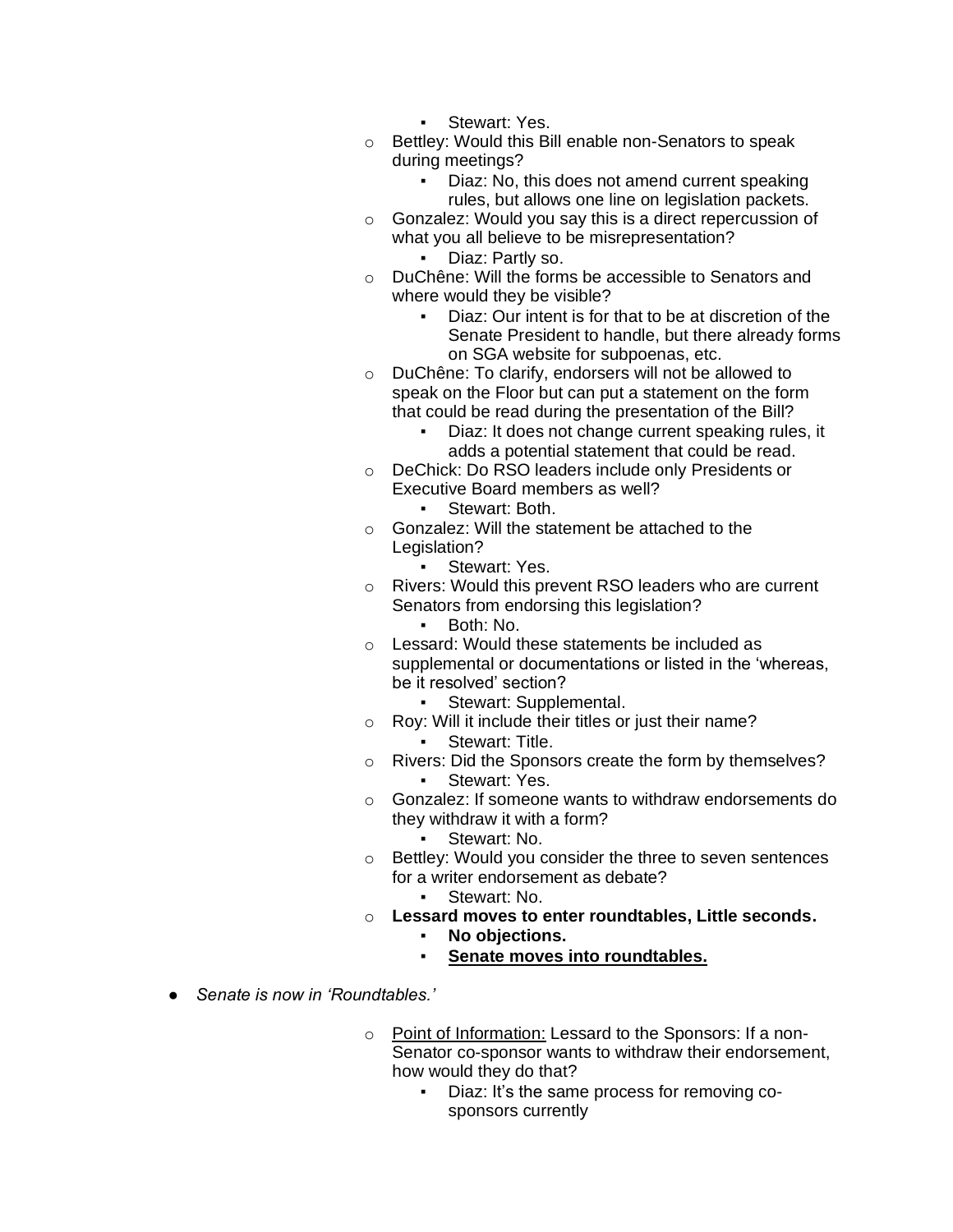- o Point of Information: Rivers to the Sponsors: Do you think these endorsements will insight fear in the Legislative Branch?
	- Stewart: No.
- o Point of Information: Rivers to the Sponsors: Do you think it will insight bias on certain pieces of Legislation? Stewart: No.
- o Point of Information: Rivers to the Sponsors: Can the Sponsors inform me as how this will not insight bias?
	- Stewart: It's at the discretion of the Primary Sponsor - nothing in here says you can't have somebody say 'I like this Bill.' It's the same thing if you had a motion for somebody to speak.
	- Diaz: I think it opens Senate to be more democratic and transparent about who is behind the Bills, and reflective of the people we serve. If that created bias, so be it.
- o Point of Information: Gonzalez to the Sponsors: You are fine if the repercussion of this Bill is to create bias in the Senate?
	- Diaz: I don't think it does.
	- Stewart: In our opinion it doesn't create bias.
- o Point of Information: Gonzalez to the Sponsors: Can you define debate?
	- Stewart: No.
- o Point of Information: Bettley to the Sponsors: Do you think having and influential person on campus endorse a Bill will change the way Senators vote?
	- Stewart: If somebody for example the Student Body President - wanted to support a Bill, I believe they would put their credibility first.
- o Point of Information: Bettley to the Sponsors: Regardless of credibility, if there are Senators not confident in their positions and tend to vote on what they see on the Floor, and see a powerful figure endorsing something, don't you think they may be more lenient to voting 'yes' because they think the person is more knowledgeable, thus more correct?
	- Diaz: That is already possible as anyone can make a comment. This just allows for an official method for those sentiments to be expressed.
- o Point of Information: Rivers to the Sponsors: Would the Sponsors say the point of this is to get the opinions of different Agencies, Bureaus, and RSO's on campus?
	- Stewart: Yes the opinions of those represented on campus.
- o Point of Information: Rivers to the Sponsors: Why did you also include "I also acknowledge unless otherwise stated that these views are my own and may not necessarily reflect those of my Agency Bureau or SGA Organization.
	- **Stewart: Not everyone in their organization may** necessarily agree with their idea so the point is to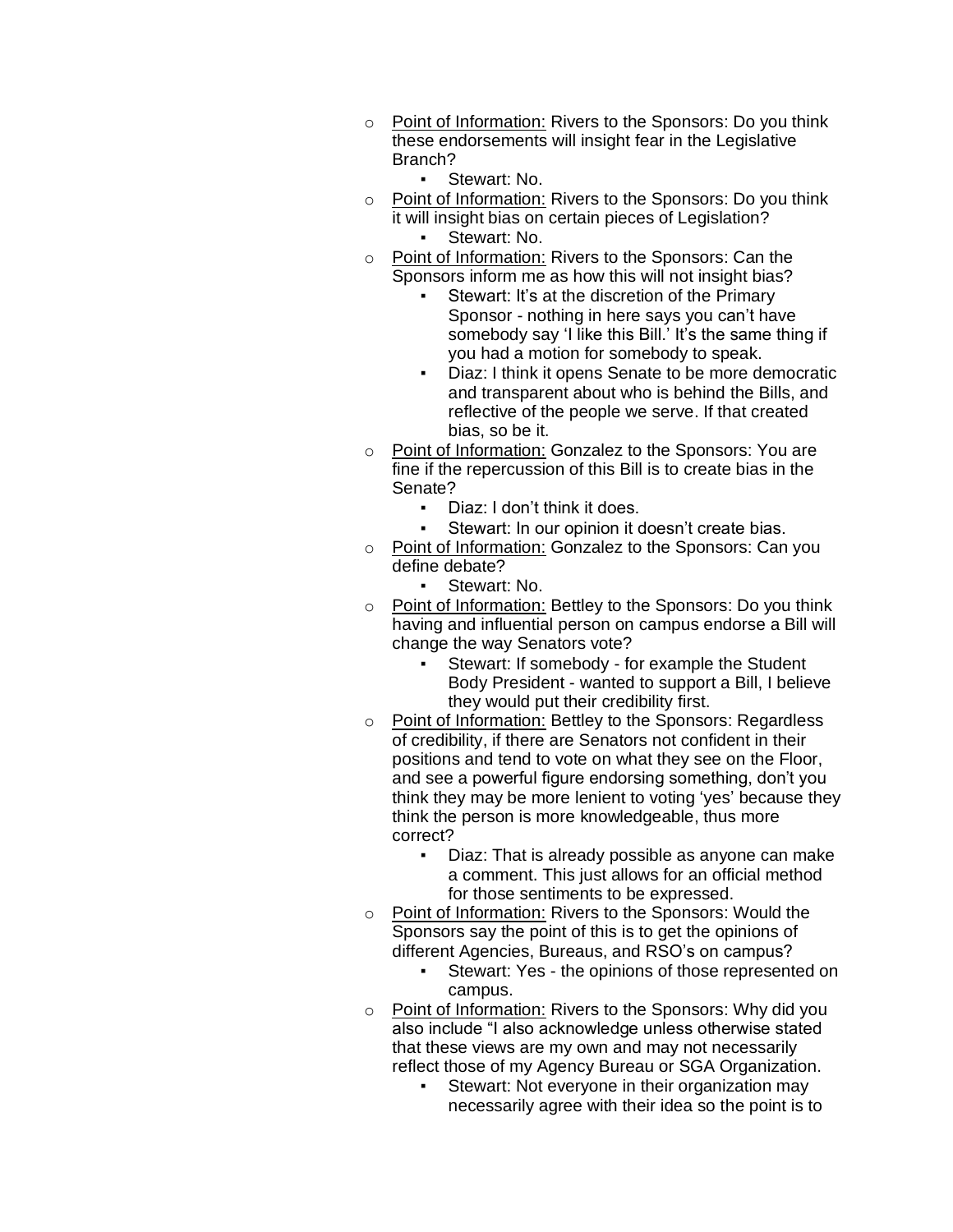keep them in their independent idea of thinking as somebody in their organization may disagree.

- o Point of Information: Gonzalez to the Sponsors: Are you aware that Statutes where it says different individuals and different Branches of students in Student Government may not interfere with the legislative process.
	- Stewart: Yes.
- o Point of Information: Gonzalez to the Sponsors: Do you think this would break statutes?
	- **Gonzalez withdraws their point.**
- o Point of Parliamentary Inquiry: Rivers: If this passes can Senate rectify the language on this form?
	- I cannot answer that question as I don't know the entirety of this Bill.
- o Point of Personal Privilege: Garner: While I'm all for debate, some of these points have been adversarial, so can we try and not force the Sponsors to give an answer we're looking for - that would be a far better use of our time.
- o Point of Information: Hockett to the Sponsors: Let's say a non-Senator fills out a form, do they reserve the right to refuse the admission of it in the Bill?
	- Stewart: It's at the discretion of Primary Sponsor, so yes.
- o DuChêne: I have some concerns that I've been thinking about. I feel that the individuals enumerated in this as being allowed to endorse the legislation have the ability to speak in the beginning of the meeting already. I would trust the Agency Director if they came to the beginning of the meeting rather than simply filling out a form. The Primary Sponsor could include a 'whereas clause' where someone says 'this' in support of a Bill. Thirdly, in my view this form allows non-senators to speak which is an object able motion, which I wonder if it circumvents the ability of Senators to object on non-senators to speak.
- o Roy: There are some things in this Bill that are good and bad. This is not a system we use in Florida; I think it interferes as much as any student trying to be involved in the Senate. This is a good idea in the fact that it encourages senators to reach out more and engage. I don't imagine this being on every piece of legislation. This represents what our advisors have recommended about encouraging others thought out process. I have faith in Senators, we have the ability to disagree through our ultimate vote. We rarely hear from people - I would love people to come but think this is much more convenient. I have questions about how we're able to read this. It may be a way of circumventing; I want to make sure these are accessible. I think this is a system that can do good things and involve more people.
- o Point of Clarification: Jacalyn: This has nothing to do with what we've asked you all to do.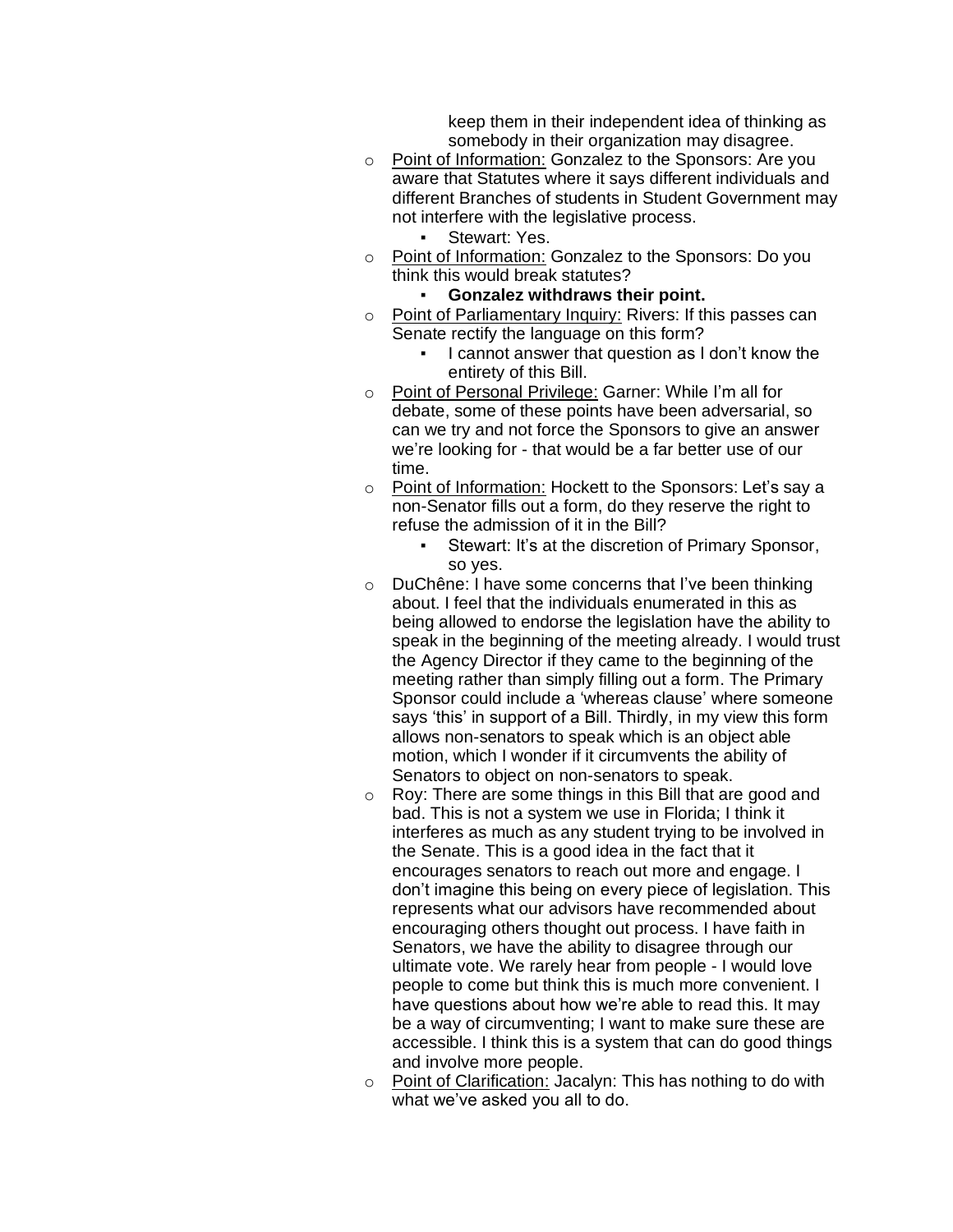- o Point of Parliamentary Inquiry: Gonzalez: Who currently controls the forms on the SGA website under the Legislative Branch?
	- Ben Young.
- o Point of Parliamentary Inquiry: Gonzalez: How would one edit this form?
	- There is no current process, unless stated somewhere on this Bill.
- o Point of Clarification: Roy: I'm not saying this Bill was made as a result of our Advisors, rather it pertains to some of what they've spoken about.
- o Point of Information: Bettley to the Sponsors: Do you intend for this to be on SGA website?
	- Stewart: Yes.
- o Point of Information: Bettley: Have you spoken to Ben Young about the logistics of that?
	- Stewart: No.
- o Point of Information: Gonzalez to the Sponsors: Who falls under SGA Officers?
	- Stewart: Anyone who is an SGA Organization Officer. It's the same wording as in the title of every Calendar.
- o Point of Information: Gonzalez to the Sponsors: Do people in the Executive Branch fall under SGA Organization Officers?
	- **Stewart: Technically yes.**
- o Point of Information: Bettley the Sponsors: If posted, do you know who would be involved?
	- Jacalyn: Ben Young, the Senate President, and the Senate Clerk.
- o Point of Information: Bettley to the Sponsors: Have you spoken to the Senate President and Senate Clerk?
	- **EXEC** Stewart: We have spoken to the Senate President.
- o Point of Information: DuChêne to the Sponsors: Would be attached to bottom of the Resolution or in a separate file Stewart: It would be separate.
- o Point of Information: Little to the Sponsors: If Bill passed with forms attached, would the endorsement form be attached as part of the legislation published if the Bill is padded?
	- Stewart: Yes.
- $\circ$  Lessard: There are a few definitions I think we should pay attention to, one of which is debate ("a formal discussion on a particular topic in which closing arguments are put forward"). I think including three to seven sentences as to why, blurs the line on if this is debate or not debate. Because this is formally attached to Legislation, I would say this gives non-senators the ability to debate legislation on the Senate Floor which goes against statutes. People can speak in comments. I'm not against an informal endorsement but this is too formal.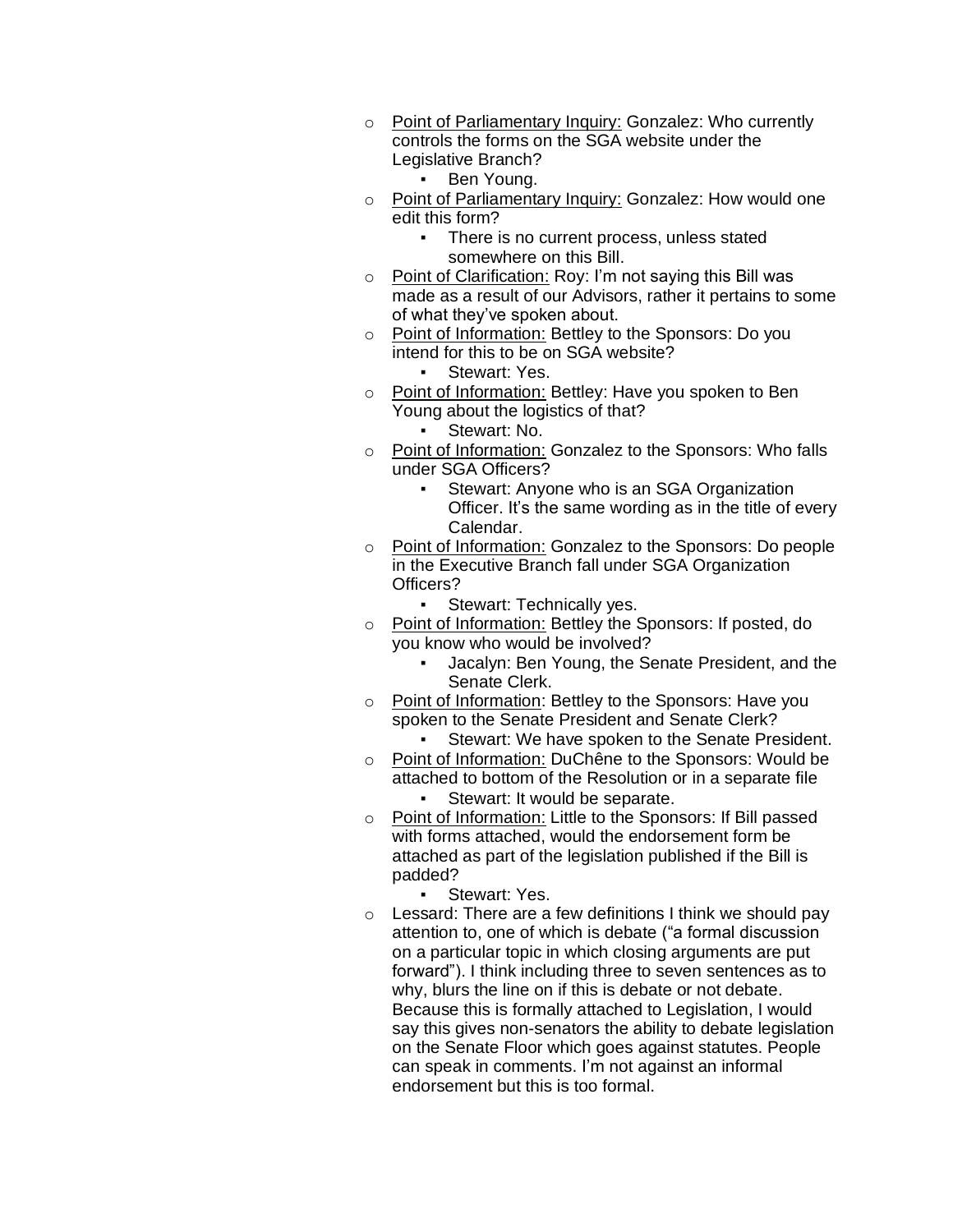- o Point of Information: Garner: Would the Sponsors find it friendly if an amendment was offered to exclude the opinions from being on legislation but allow names of those would like to Sponsor.
	- Stewart: Yes.
- o Rivers: I would like to point out where it says, "however it is my responsibility to keep up with this process in order to be able to recognize when or if I want to withdraw my endorsement." If a Primary Sponsor is reaching out to one of these people for an endorsement, I would find the Primary Sponsor responsible for updating that individual on updates to the Bill as, as it is now. they can get endorsement and the Bill is amended throughout committee and when the Bill is on the Senate Floor the person may not agree with their endorsement anymore and it wouldn't be the responsibility of the Primary Sponsor to inform of changes and amendments. I find this process a little scary.
- o Point of Information: DuChêne to the Sponsors: "This form shall be attached to the piece of Legislation upon submission and will be reviewed alongside that piece of Legislation as it is processed through Committee and seen on the Senate Floor." How does that text reconcile with you saying it would be a separate file?
	- Stewart: That's our bad and on us.
- o Point of Information: DuChêne to the Sponsors: The Bill would be finished, a page break, and these forms?
	- Stewart: We wanted in the Qualtrics where you submit legislation to also have to opportunity to submit this form, which would move throughout the Committee Review process with the Legislation. It should be attached.
- o Point of Information: Bettley to the Sponsors: Who will submit this legislation endorsement form?
	- Stewart: The Primary Sponsor.
- o Point of Information: Bettley to the Sponsors: What is stopping people form writing random names and certain details?
	- Stewart: This requires an electronic signature, and under U.S. laws you cannot forge a signature.
- o Point of Information: Lessard to the Sponsors: Wouldn't the best way to do this, if we had a separate submission on the SGA website, not being a contract as 'forgery' is a strong word.
	- Stewart: We would be friendly to an Amendment.
- o Point of Information: Gonzalez to the Sponsors: You said the Primary Sponsor submits this, but technically the signature is the person that endorses it, so technically you're asking the Primary Sponsor to forge it as they are the one's submitting the form.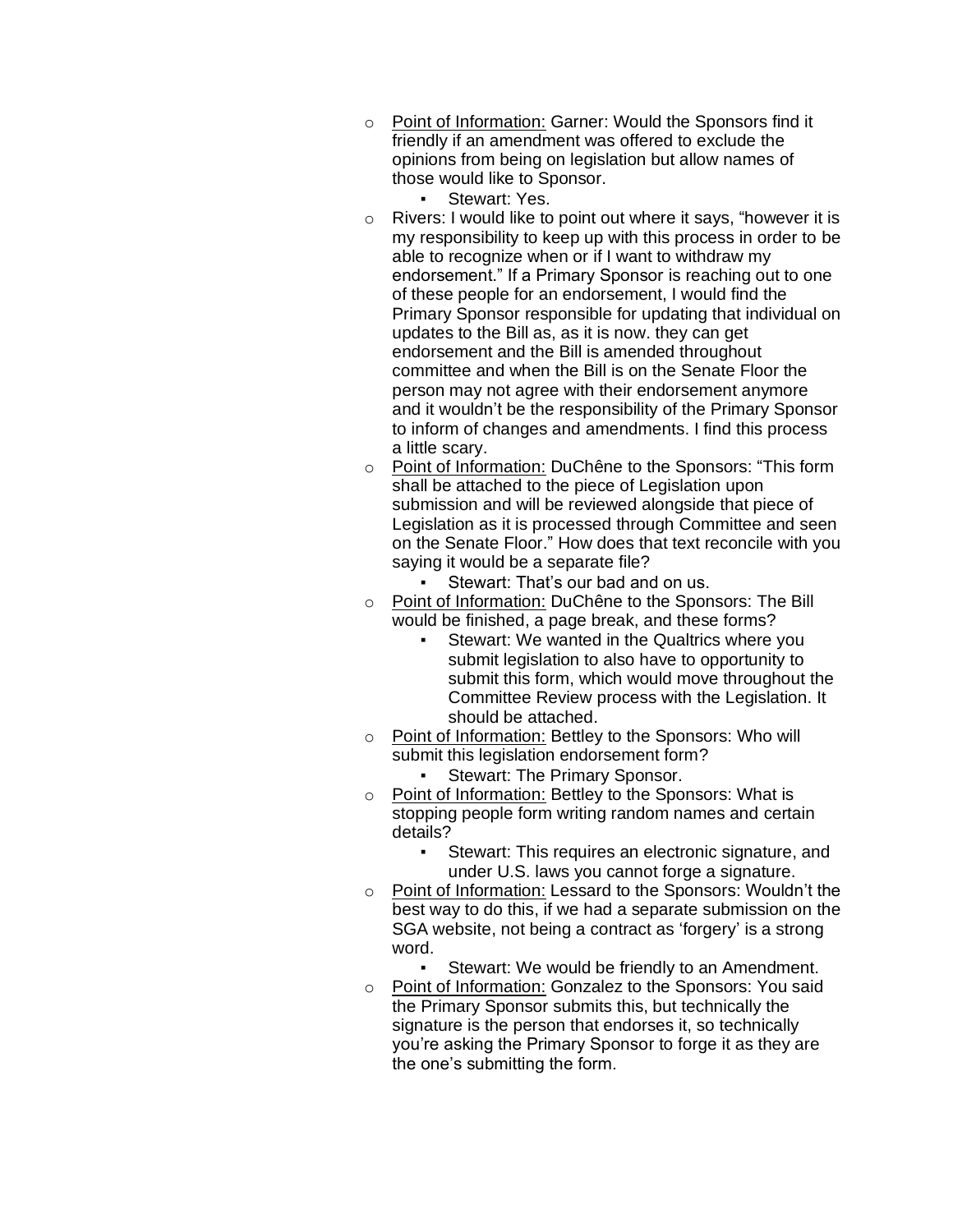- Diaz: The Bill doesn't specify who submits the document, would be up to implementation of the Senate President.
- o Point of Information: Hockett to the Sponsors: If we can amend a Bill in Committee, can Senators in Committee have the right to amend this attached document?
	- **•** Stewart: No.<br>• Diaz: This is
	- Diaz: This is just a template.
- o Point of Information: DuChêne to the Sponsors: If this is attached to the Bill how is it a part of the Bill that is unamendable?
	- Diaz: It's not statutory text, so I understand it to not be amendable.
- o Point of Information: DuChêne to the Sponsors: Where in the Bill does it say the Senate President handles this?
	- Diaz: I don't believe in there so as not specified, but I believe it to be implied as the Senate President gets that authority.
- o Point of Information: Gonzalez to the Sponsors: If the power you are giving it is from the power of statutes, how is this not statutory text?
	- Diaz: I believe Chair DuChêne was asking if it's within the Bill that a Committee is reviewing - what make this endorsement form unamendable? When debating a Bill in Committee (as far as I understand) only allowed to amend the text being amended in the Bill, meaning you cannot move to amend this form in Committee.
- o Point of Information: Roy to the Sponsors: Would you be acceptable to an amendment that adds proviso language where the Rules Committee will have to draft this and approved by the Senate via a separate vote?
	- Stewart: Yes.
- o Point of Information: Roy to the Sponsors: We will be debating and amending this a lot, would you be friendly to tabling this?
	- Stewart: Yes.
- o Point of Information: Lessard to the Sponsors: I would agree on the SGA application at the end there is a section for supplemental documentation, would you be friendly to include this in Resolution – so it's not saturator language attached to the Bill.
	- Stewart: Yes.
- o Point of Clarification: Gonzalez: Where you submit legislation does not have a section for supplemental documents.
- o **Roy moves to table Bill 36, Gonzalez seconds.**
	- **Little objects**
	- **Roy withdraws.**
- o Little: The Public Comment exists for anyone to share their thoughts on any piece of legislation which shows more support. Allowing this form discourages participation in our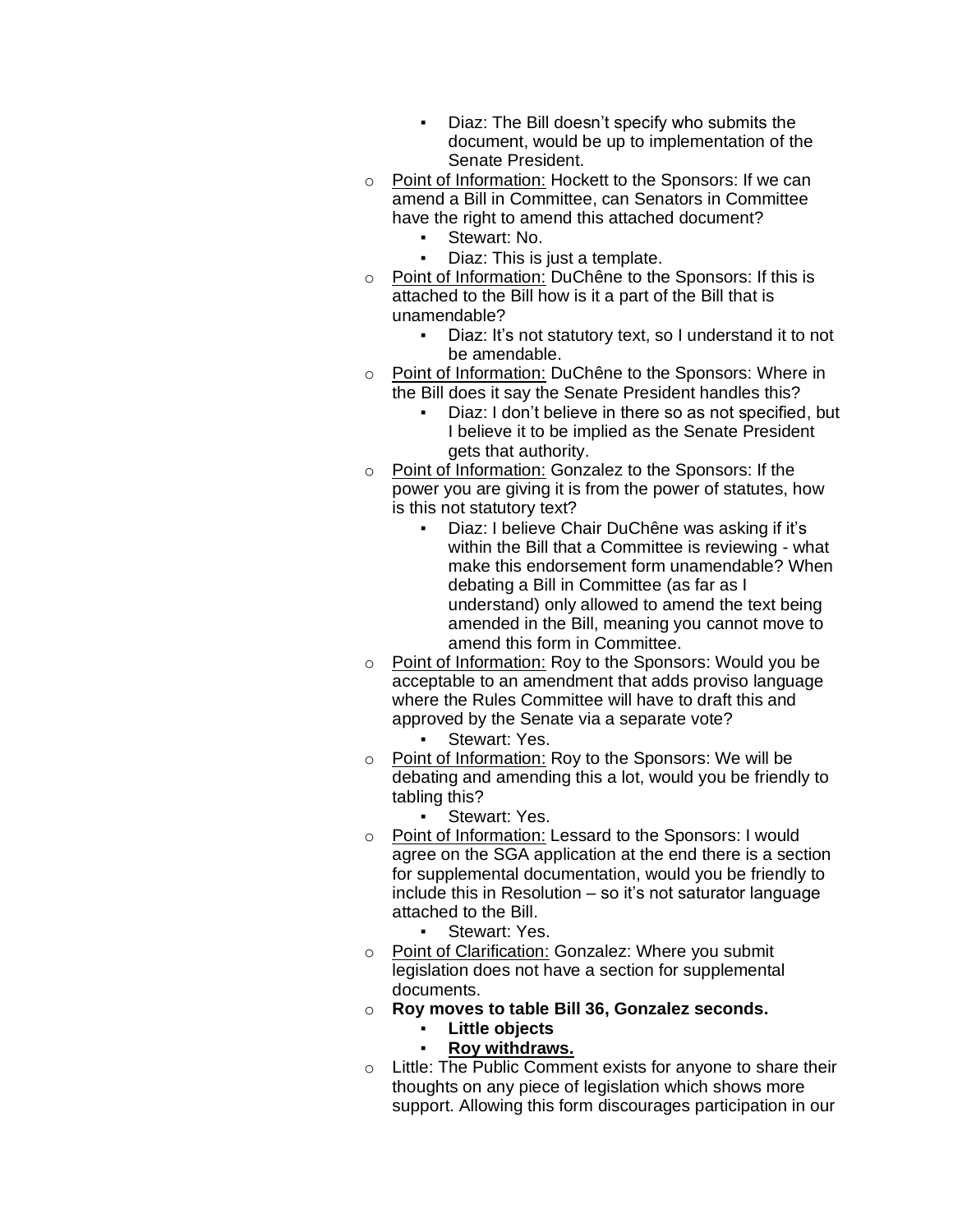meeting across SGA and this allows them not to come to meetings anymore. I agree to what people have said allowing people's specific opinions on legislation is a form of debate. If this is attached to the form, I would agree that this allows people to author Bills who are not in Senate and the words of those not Senators are being published and allowing them to author legislation in our Chambers. This Bill is a reaction to those misrepresenting opinions of others on the Senate Floor, but this would allow to 'cherry pick' opinions which will be misleading - this decreases autonmity as a Body. This would create bias against those who don't have as many personal questions. People in SGA are difficult to get ahold of so Senators may be biased why you didn't get someone to endorse this Bill.

- o **Lessard moves to table Bill 33, DeChick seconds.**
	- **No objections.**
	- **Bill 33 is tabled.**
- **Lessard moves to exit Committee, Gonzalez seconds.** o **No objections.**
	- o **Senate exits Committee.**
- *Senate moves to enter 'Bills on First Reading.'*

| <b>Bill 40</b> | Sponsored by Senator Bettley (P)<br>Transferring \$1500.00 from the Pride Student Union Food<br>Category to their Contractual Services Category to bring a guest speaker<br>for an AASU x Pride Speaker on April 21st. (Referred to Budget 3.30.)                                                                                                                                                                                                                      |
|----------------|------------------------------------------------------------------------------------------------------------------------------------------------------------------------------------------------------------------------------------------------------------------------------------------------------------------------------------------------------------------------------------------------------------------------------------------------------------------------|
| <b>Bill 41</b> | Sponsored by Senator Wang (P) Bettley, Gonzalez, Little, Rivers,<br>DuChêne (Co)<br>Allowing seats without sworn-in senators to become vacant.<br>(Referred to Internal Affairs and Judiciary 3.30.)                                                                                                                                                                                                                                                                   |
| <b>Bill 42</b> | Sponsored by Senator Wang (P) Duchene, Bettley, Gonzalez, Rivers,<br>Little (Co)<br>Changing election results announcements from New Business to<br>Special Introductions of the Senate Calendar. (Referred to Judiciary<br>3.30.                                                                                                                                                                                                                                      |
| <b>Bill 45</b> | Sponsored by Senator Drackley (P) Diaz, Hunter, and Russell (Co)<br>To move the duties of the Senate newsletter from the Senate<br>President to the Senate Press Secretary and Senate Historian. This will<br>allow the Senate newsletter to be done more consistently as well as open<br>more transparency of what the Student Senate does to our constituents in<br>the Student Body. (Referred to Student Life and Judiciary 3.30.<br>Passed in Student Life 3.30.) |

Bills Second Reading: None.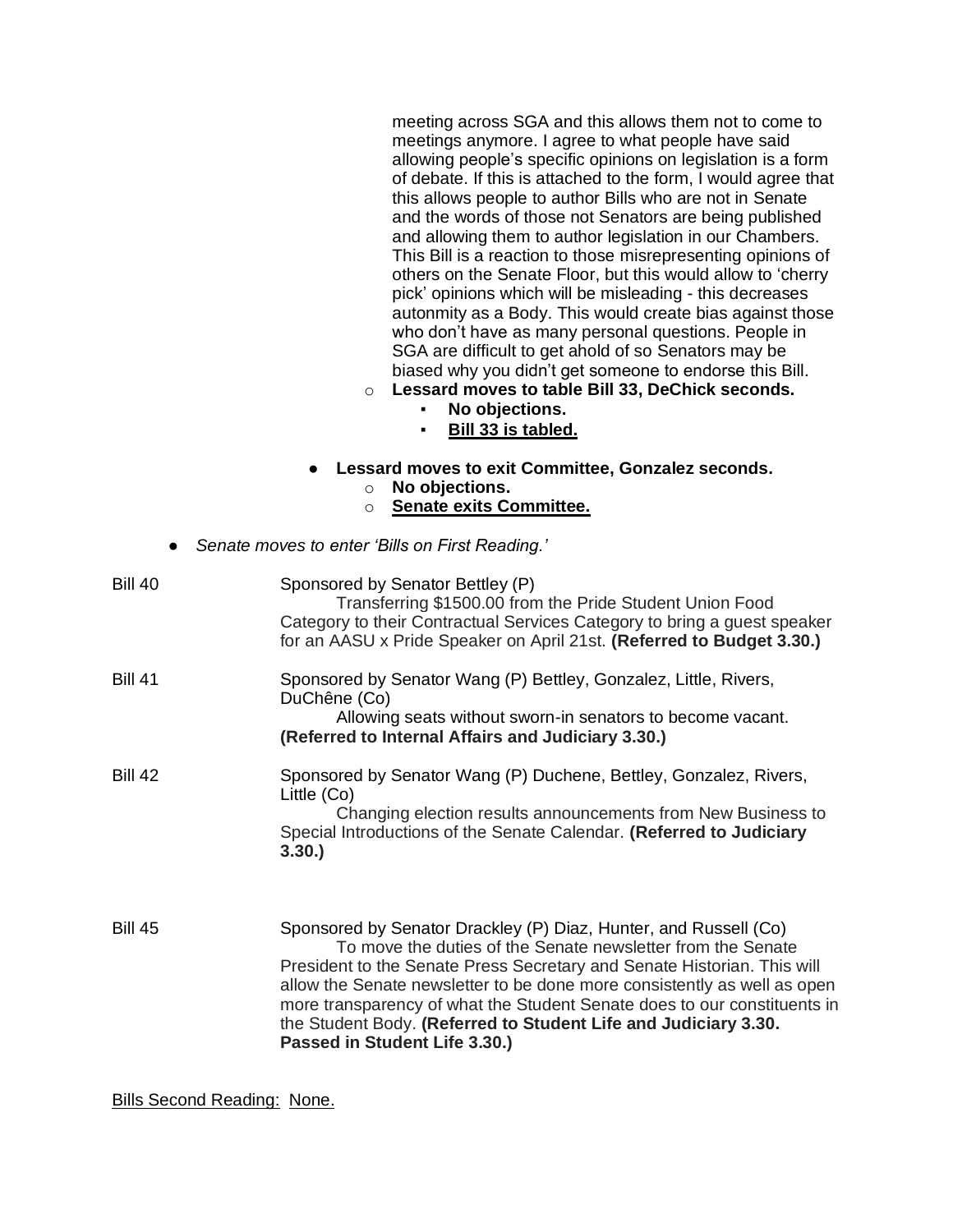# Constitutional Amendments:

| CA <sub>2</sub>      | Sponsored by Senator Wang (P)<br>To make appointed Temporary Justices subject to Senate<br>confirmation.                                                                                                                                                                                                                                                                                                                                                                                                                                                                                                                                                                                         |
|----------------------|--------------------------------------------------------------------------------------------------------------------------------------------------------------------------------------------------------------------------------------------------------------------------------------------------------------------------------------------------------------------------------------------------------------------------------------------------------------------------------------------------------------------------------------------------------------------------------------------------------------------------------------------------------------------------------------------------|
| Resolutions:         |                                                                                                                                                                                                                                                                                                                                                                                                                                                                                                                                                                                                                                                                                                  |
| <b>Resolution 9</b>  | Sponsored by Senator Roy (P)<br>Rules of Procedure Changes regarding masks and Zoom<br>cameras.<br>(Referred to Rules and Calendar. Tabled in Rules and Calendar 2.9.<br>2.16 2.22. 3.9. 3.23. Withdrawn by the sponsor on 03.30)                                                                                                                                                                                                                                                                                                                                                                                                                                                                |
| <b>Resolution 20</b> | Sponsored by Senator Russell & Senator Diaz (P) Lessard, Hautrive,<br>Fronczak, Pfeuffer-Ferguson, Barberis, Downing, Drackley (Co)<br>The Internal Affairs Committee's Bureau review recommendations for<br>the Office of Governmental Affairs. (Referred to Student Life 3.23.<br>Passed and Amended in Student Life 3.24.)                                                                                                                                                                                                                                                                                                                                                                    |
|                      | DuChêne moves to suspend the Rules and hear all Internal<br>Affairs Bureau Review Resolutions in a block, Lessard<br>seconds.<br>No objections.<br>$\circ$<br>All Internal Affairs Bureau Review Resolutions are<br>$\Omega$<br>heard in a block.<br>Opening Statement:<br>Russell: None of these are mandating a change, they are our<br>$\circ$<br>recommendations. We had a few weeks of presentations by<br>every single bureau except the Office of Student Sustainability                                                                                                                                                                                                                  |
|                      | and Center for Participant Education as both of those bureaus<br>do not currently function. Most of our recommendations were<br>asking to engage more with the student body. We<br>recommended the Office of Student Sustainability be<br>terminated as there has not been participation with them in<br>years – their purpose is also already fulfilled by the<br>organization FSU Sustainable Campus and other RSO's. We<br>have five out of seven bureau liaisons in our Committee.<br>Diaz: This is after a lot of interviews and deliberation in Internal<br>$\circ$<br>Affairs to deliver our opinion to all of you. Look at OSS<br>specifically as it is being recommended to be removed. |
|                      | <b>Technical Non-Debatable Questions:</b><br>Lessard: Did any Bureaus not show up to present?<br>$\circ$<br>Russell: Yes - the Office of Student Sustainability and<br>the Center for Participant Education.                                                                                                                                                                                                                                                                                                                                                                                                                                                                                     |
|                      | First Round of Pro:                                                                                                                                                                                                                                                                                                                                                                                                                                                                                                                                                                                                                                                                              |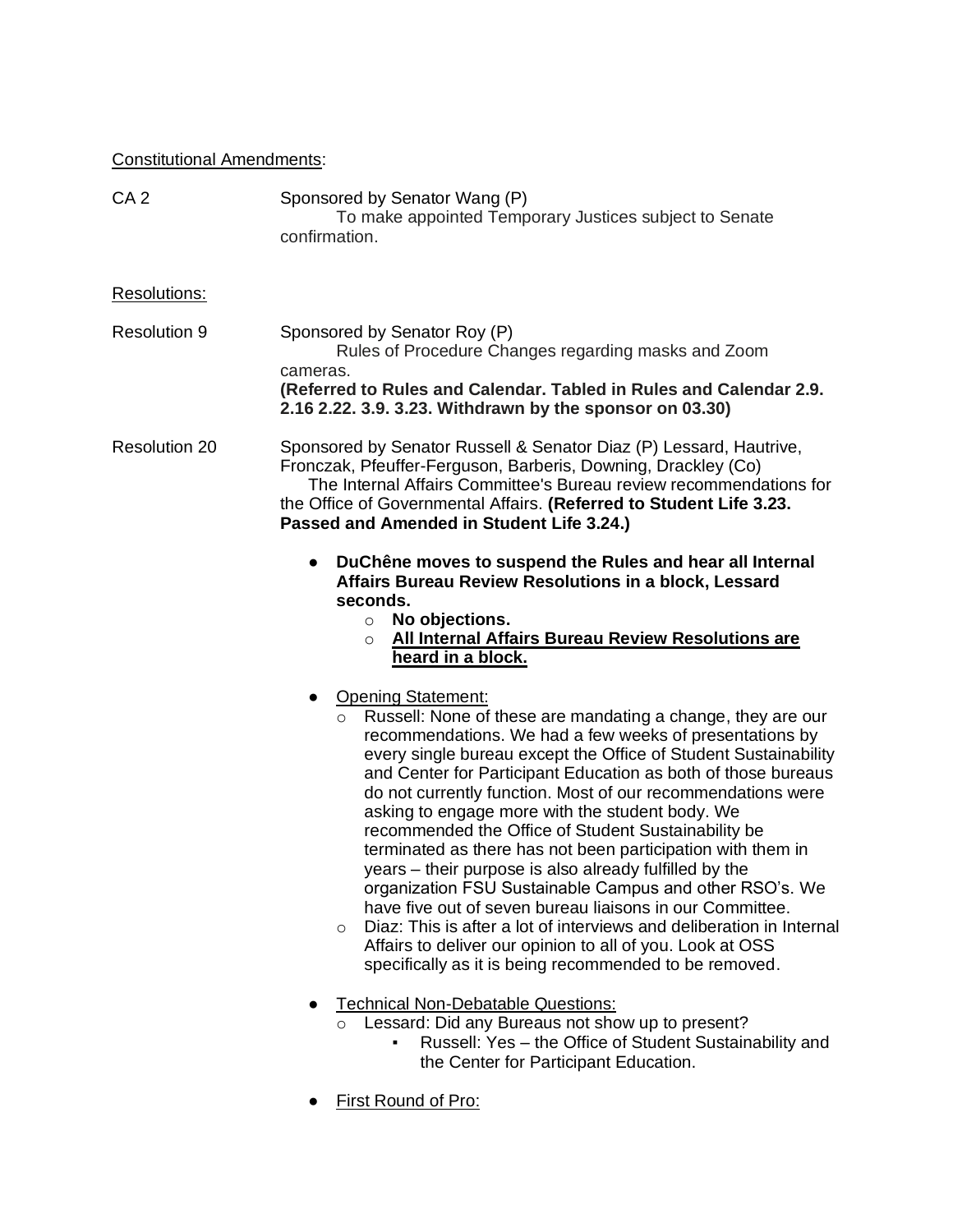- o Lessard: I was in all three weeks of Bureau review deliberations and presentations. This is all to recommend, not to force changes. I know actual deliberations are at least two hours. It was a long, technical Internal Affairs Committee. These are just recommendations.
- o **B. Suarez moves to amend myself and Senator Wells be added as co-sponsors on all these Resolutions.**
	- **Russell: I'm fine with you being added but not Senator Wells as he was not present at the meeting when we wrote the legislation.**
	- **B. Suarez is added as a co-sponsor.**
- o Point of Information: Gonzalez to the Sponsors: For the Inter-Residence Hall Council, can you talk through the conversation was for them not getting enough funding?
	- Russell: I would have to reference the minutes. I believe they were asking for more funding to host more events, so I believe we agreed with her good, engaging ideas.
	- Diaz: All the presentations are on the published Minutes.
- o **DuChêne moves to call the question, B. Suarez seconds.**
	- **No objections.**
		- **The question is called.**
- First Round of Con:

o N/A.

- Closing Statement:
	- o We waive.
- **Voting Results:**
	- o **22 yes, 0 no, 0 abstentions.**
	- o **Resolutions 20 to 27 pass.**

| <b>Resolution 21</b> | Sponsored by Senator Russell & Senator Diaz (P) Lessard, Hautrive,<br>Fronczak, Pfeuffer-Ferguson, Barberis, Downing, Drackley (Co)<br>The Internal Affairs Committee's Bureau review recommendations<br>for the Inter-Residence Hall Council. (Referred to Student Life 3.23.<br>Passed in Student Life 3.24.)                   |
|----------------------|-----------------------------------------------------------------------------------------------------------------------------------------------------------------------------------------------------------------------------------------------------------------------------------------------------------------------------------|
| <b>Resolution 22</b> | Sponsored by Senator Russell & Senator Diaz (P) Lessard, Hautrive,<br>Fronczak, Pfeuffer-Ferguson, Barberis, Downing, Drackley (Co)<br>The Internal Affairs Committee's Bureau review recommendations<br>for the Student Council for Accessibility and Advocacy. (Referred to<br>Student Life 3.23. Passed in Student Life 3.24.) |
| <b>Resolution 23</b> | Sponsored by Senator Russell & Senator Diaz (P) Lessard, Hautrive,<br>Fronczak, Pfeuffer-Ferguson, Barberis, Downing, Drackley (Co)<br>The Internal Affairs Committee's Bureau review recommendations<br>for the Mental Health Council. (Referred to Student Life 3.23. Passed in<br>Student Life 3.24.)                          |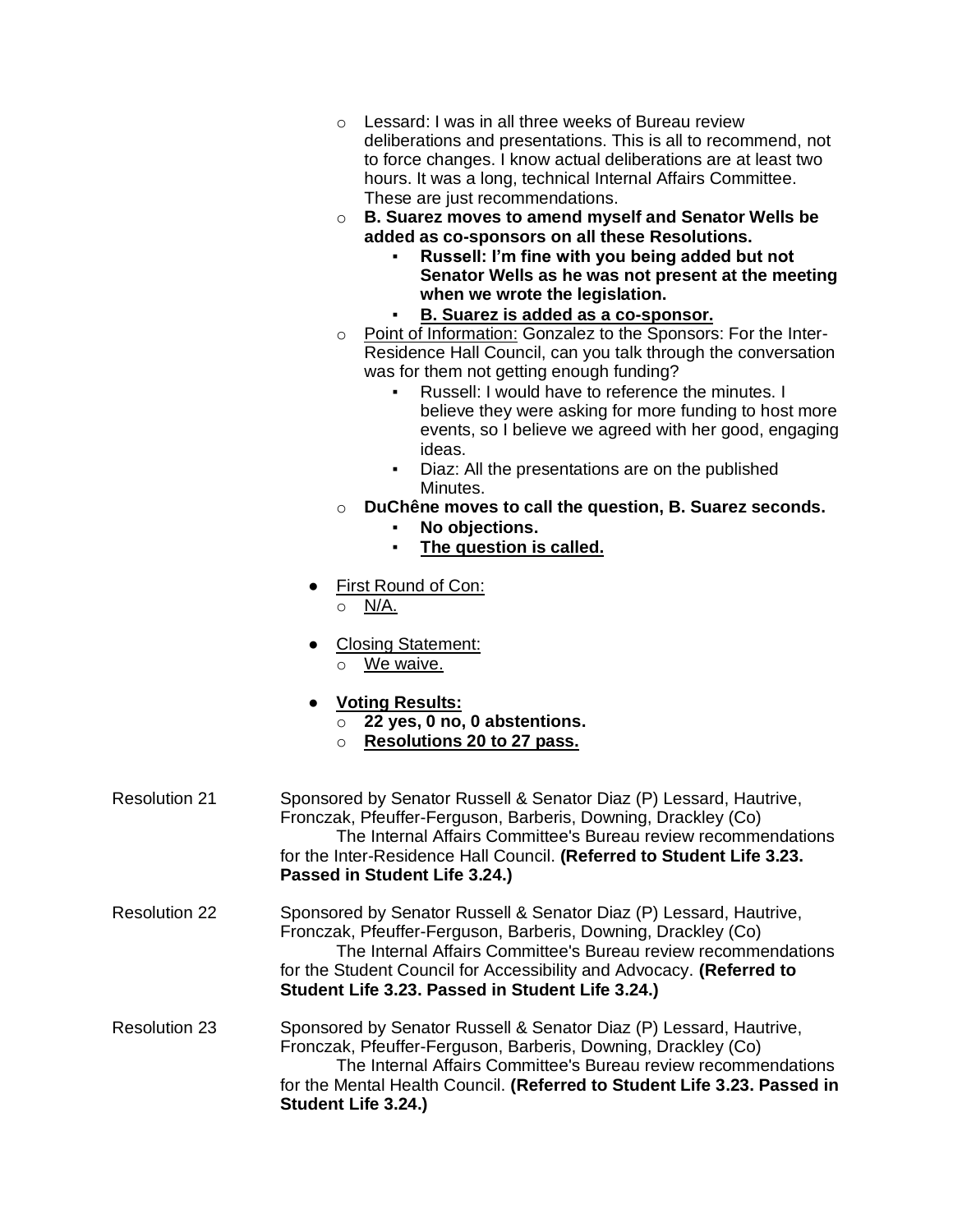| <b>Resolution 24</b> | Sponsored by Senator Russell & Senator Diaz (P) Lessard, Hautrive,<br>Fronczak, Pfeuffer-Ferguson, Barberis, Downing, Drackley (Co)<br>The Internal Affairs Committee's Bureau review recommendations<br>for the Student Council for Undergraduate Research and Creativity.<br>(Referred to Student Life 3.23. Passed in Student Life 3.24.)                                                                                                                                                                                                                                                                                                                                                                                                                                                                                                                                                                                                                  |
|----------------------|---------------------------------------------------------------------------------------------------------------------------------------------------------------------------------------------------------------------------------------------------------------------------------------------------------------------------------------------------------------------------------------------------------------------------------------------------------------------------------------------------------------------------------------------------------------------------------------------------------------------------------------------------------------------------------------------------------------------------------------------------------------------------------------------------------------------------------------------------------------------------------------------------------------------------------------------------------------|
| <b>Resolution 25</b> | Sponsored by Senator Russell & Senator Diaz (P) Lessard, Hautrive,<br>Fronczak, Pfeuffer-Ferguson, Barberis, Downing, Drackley (Co)<br>The Internal Affairs Committee's Bureau review recommendations<br>for the Office of the Student Sustainability. (Referred to Student Life<br>3.23. Passed in Student Life 3.24.)                                                                                                                                                                                                                                                                                                                                                                                                                                                                                                                                                                                                                                       |
| <b>Resolution 26</b> | Sponsored by Senator Russell & Senator Diaz (P) Lessard, Hautrive,<br>Fronczak, Pfeuffer-Ferguson, Barberis, Downing, Drackley (Co)<br>The Internal Affairs Committee's Bureau review recommendations<br>for the Center for Participation Education. (Referred to Student Life<br>3.23. Passed in Student Life 3.24.)                                                                                                                                                                                                                                                                                                                                                                                                                                                                                                                                                                                                                                         |
| <b>Resolution 29</b> | Sponsored by Senator Diaz (P) Stewart, Russell, Roy, Barrett, Pfeuffer-<br>Ferguson(Co)<br>Amending Rule 12 of the Senate Rules of Procedure to<br>discourage Senators from indicating or implying that individuals or entities<br>support or oppose legislation without their explicit consent. (Referred to<br>Student Life and Rules and Calendar 3.30. Passed and Amended in<br>Student Life 3.31.)                                                                                                                                                                                                                                                                                                                                                                                                                                                                                                                                                       |
| <b>Resolution 32</b> | Sponsored by Senator Bettley (P) Bowling, DuChêne, Gonzalez, Meyers,<br>Nemeth, Rivers, Wang, DeChick, Tsouroukdissian (Co)<br>Commemorating the work that Senator Little has done during her time<br>in Senate and nominating her for the Florida State University Student<br>Senate Hall of Fame.                                                                                                                                                                                                                                                                                                                                                                                                                                                                                                                                                                                                                                                           |
|                      | <b>Opening Statement:</b><br>$\bullet$<br>I believe Senator Little deserves to be in the Hall of Fame as<br>$\Omega$<br>she has served in three Senates and has impacted campus as<br>a whole. For example, Homecoming Live and the Golden<br>Torch Lecture Series was a concern for many students –<br>which had a lot of pushback along with the Seminole imagery.<br>Gabby made sure it happened and now we have it as<br>Homecoming Live for as long as it stays, which is one of the<br>many things she's done in Senate. Serving as Senators we<br>are supposed to do things that make things easier, but it's rare<br>to see a Senator that impacts what happens inside these<br>Chambers but also the entirety of Florida State's campus.<br>Homecoming Week is a huge week and changing that name is<br>something to look at in the future for potential changes to<br>Seminole imagery. I am truly Inspired by the work Senator<br>Little has done. |

● First Round of Pro: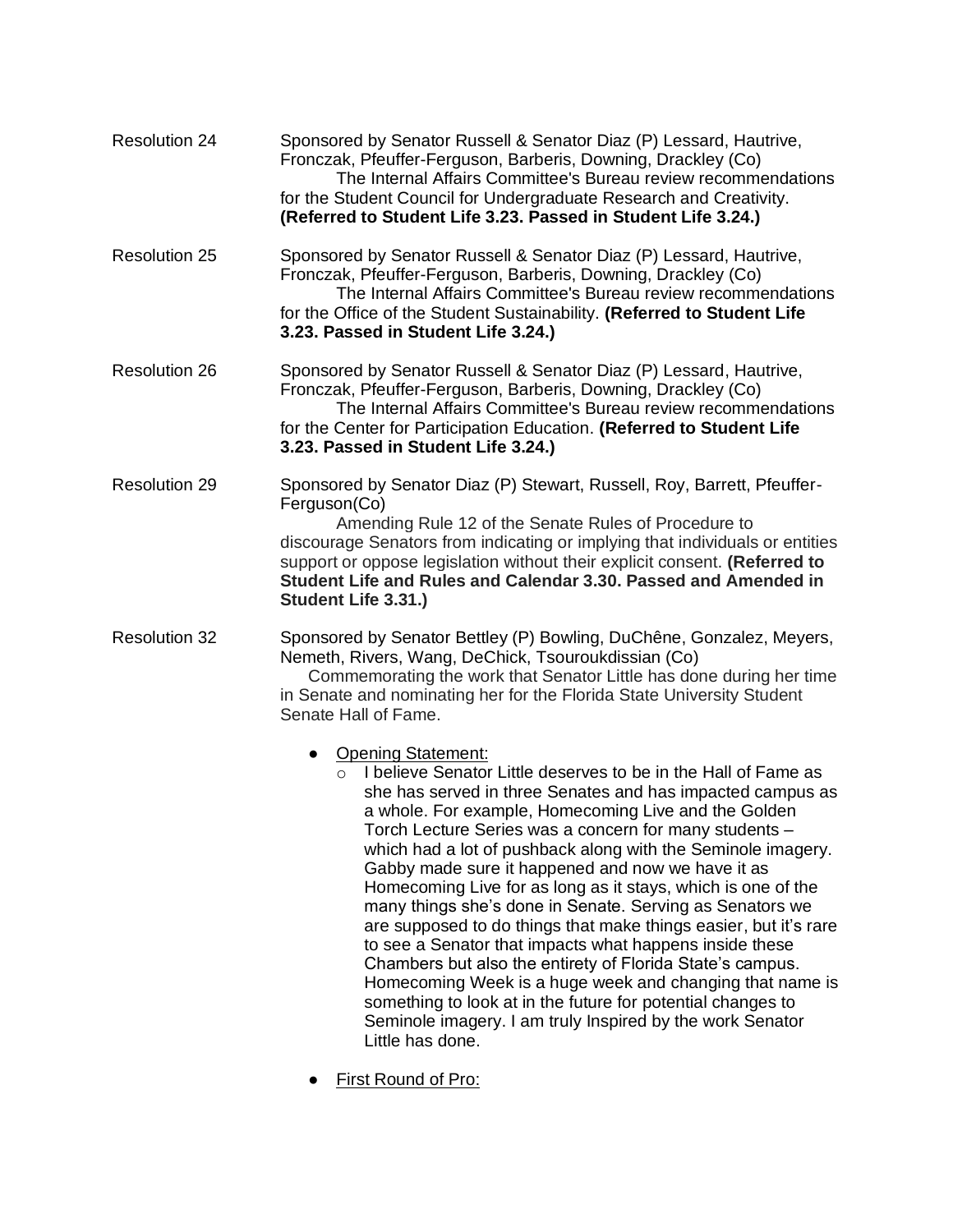- o Gonzalez: A lot of things she's done aren't on here. She was the first one nominated for every single Senate award last year, she chaired two impeachment trials and was the most fair person. She's the one to look to, to ensure your ethicality. I've looked up to her for so long as a leader as I think she has so much potential and is absolutely outstanding, and I don't think she gets enough recognition. She will be the model Senator for so long.
- o DuChêne: She was the first Senator I interacted with, and those interactions made me feel welcome in this space. You can always tell when there's a great pre-law student in this Senate because every single piece of legislation that went to her in Judiciary, she takes such a tactful eye and approaches it through the smartest lens. She approaches everything from objectivity and her interpretation of statutes and procedures, rather than her emotions. When she has opinions, she expresses them coolly and respectfully. Having been through three Senates is crazy. With her departure we are losing a fantastic well-versed Senator.
- Second Round of Pro:
	- o Stewart: I think you've always had a very calm, cool, collected spirit. I envy your ability to stay collected and interpret statutes without emotion and be such a role model in Senate. I think you have a bright future ahead of yourself. While I don't think I got to know you personally, speaking to the testaments of your friends around you I think you're an incredible individual and I applaud you.
	- o Rivers: I have always been very happy, excited, and prepared to have my Bills articulated through such a defined and critical lens form Senator Little. She's really helped my shape my and figure out those 'nooks and crannies' in writing a perfect piece of legislation. I applaud her in so many ways, and I know the passion she has for these Chambers and the fairness she presents when in these Chambers and is speaking. Senator Little is always coming from a practical and ethical standpoint which makes her a model Senator.
	- o Garner: I don't think there's enough praise that can be given for you. You will be a great advocate in the justice system.
	- o Lessard moves to pass by *RECORDING INAUDIBLE* (01:38:23), Bell seconds.
		- No objections.
		- Resolution 32 passes by *RECORDING INAUDIBLE* (01:38:26).
- *Gabrielle Little is nominated to the Senate Hall of Fame.*

Resolution 33 Sponsored by Senator Pfeuffer-Ferguson and Senator Tsouroukdissian (P) Fronczak, DuChêne, Hunter, Diaz, Drackley, Nemeth (Co) Nominating Chair Russell for the Senate Hall of Fame.

● Opening Statement: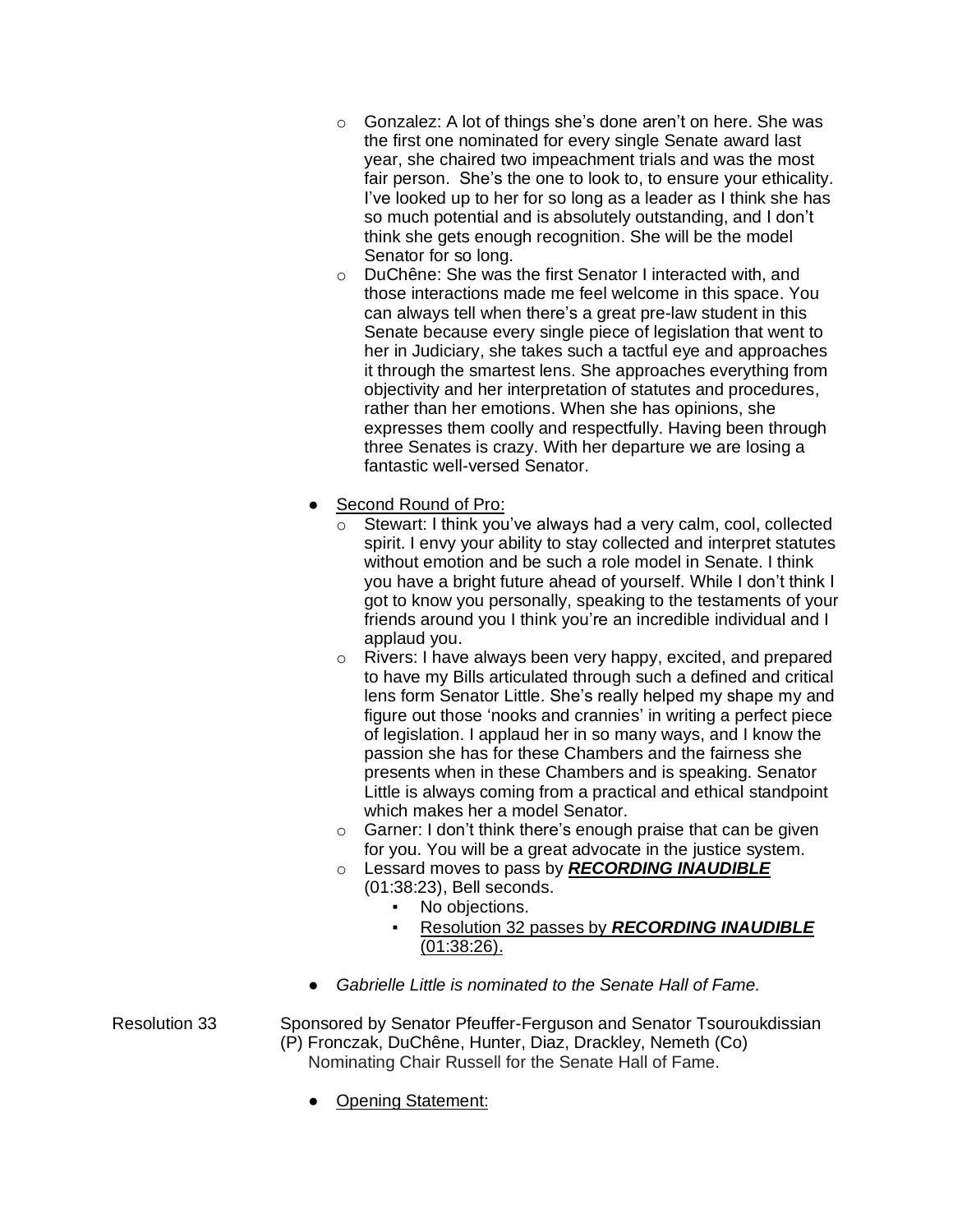- $\circ$  This is my first piece of legislation, I always told people if I was going to write legislation it would be meaningful and bring genuine change to or campus. I can't be more proud to do that for one of my closest friends. Not only has she completed the duties of Internal Affairs Chair after being thrown into that leadership position, she was the first Chair in past five Chairs to complete the Bureau review process and brought in 18 student leaders across their respective positions on campus to ensure support. She has done all of this with the most positive attitude. She keeps a few of us in check and has served in Senate better than I could dream of. She has left a lasting legacy on campus and deserves this as such.
- First Round of Pro:
	- o DuChêne: Congas to the Sponsor for writing their first piece of legislation but Katie Russell is one of my best friends in this body and am so disappointed if I learn that she won't be here. The duties of Internal Affairs are difficult, and she has made it a point to execute every part of that position, especially Bureau Reviews as those weren't being done. She read Internal Affairs statutes to ensure sure it all gets done. She keeps everyone engaged and is a wonderful person.
	- o Lessard: I have had the privilege of sitting on every committee except Budget, and Internal Affairs has been my favorite. She made Bureau Review fun and I don't think anyone would typically make it fun. Katie shows grace and doesn't take anything personally. I'm excited to see this and think it's well deserved.
	- o **Lessard moves to waive the two years stipulation, Drackley seconds.**
		- **Gonzalez objects.**
			- **Lessard withdraws.**
	- o Point of Parliamentary Inquiry: Bettley: If we make this motion will the people on Zoom still be able to speak, or would we still finish.
		- I suggest that from now on we have the motion and vote on waiving the stipulation prior to the start of debate.
	- o Point of Parliamentary Inquiry: Gonzalez: If only four per year are inducted to the Senate Hall of Fame and this passes, no one else can be inducted in 2022?
		- Yes.
	- o Point of Parliamentary Inquiry: Diaz: Former Senators can be inducted as long as have not gradated, correct?
		- Correct.
	- o **DuChêne moves to waive the time stipulation, Lessard seconds**
		- **Gonzalez objects**
			- **DuChêne does not withdraw** 
				- **Voting Results:**
				- **15 yes, 7 no, 5 abstentions.**
				- **Stipulation is waived.**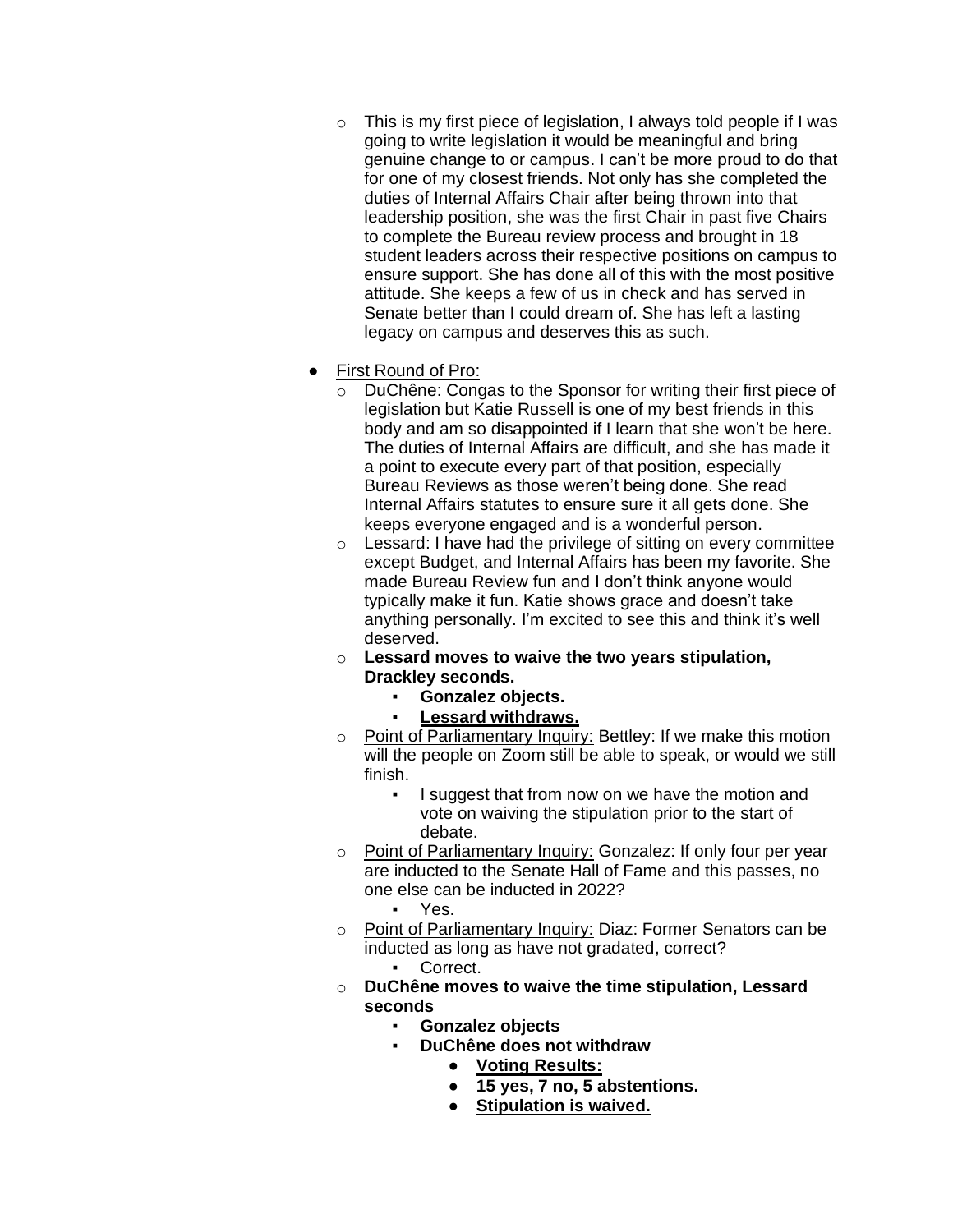- o Fronczak: The Senator up for this award is deserving. Being a new Senator I've always felt very welcome by her and have been a witness to her hard work and dedication in the Senate. She never fails to go above and beyond and makes sure everyone is on the same page within her Committee. She upheld promise of completing Bureau Reviews and believe she should be acknowledged for her hard work and dedication to the Senate.
- o DeChick: She has reached out to the student community.
- Second Round of Pro:
	- o DeChick: As we come to the future is seems an era has ended. *RECORIDNG INAUDIBLE* (01:56:07). I think it's important to recognize all her achievements.
	- o **B. Suarez moves to call the question, Lessard seconds.** No objections.
		- **The question is called.**
- Closing Statement:
	- I want us to reflect on everything we've said for everyone else in the Hall of Fame. She's done the work with a smile and has done it fantastic. Whether she was sitting and trying to pass Senators through the Rules Committee and speak on their behalf or meet with every single person and ensure they got through Internal Affairs comfortably. She was thrown into her position and while people made her feel she didn't belong she fought ten times harder. She has made every person enjoy Senate. This has been her space; she deserves this spot.

## ● **Voting Results:**

- o **15 yes, 8 no, 4 abstentions.**
- o **Resolution 33 fails.**
- Resolution 34 Sponsored by Senator Wang (P) Rule change outlining the process of voting on additional absences once a Senator is unsuspended in an impeachment hearing held by the Judiciary Committee.

### Unfinished Business:

Impeachment Hearing: Senator Thau (Communication and Information Seat 2)

- **Rivers moves to table Senator Thau's Impeachment Hearing, Little seconds.**
	- o **No objections.**
	- o **The Senator Thau's Impeachment Hearing is tabled.**

Statements of Dissent: None.

New Business: None.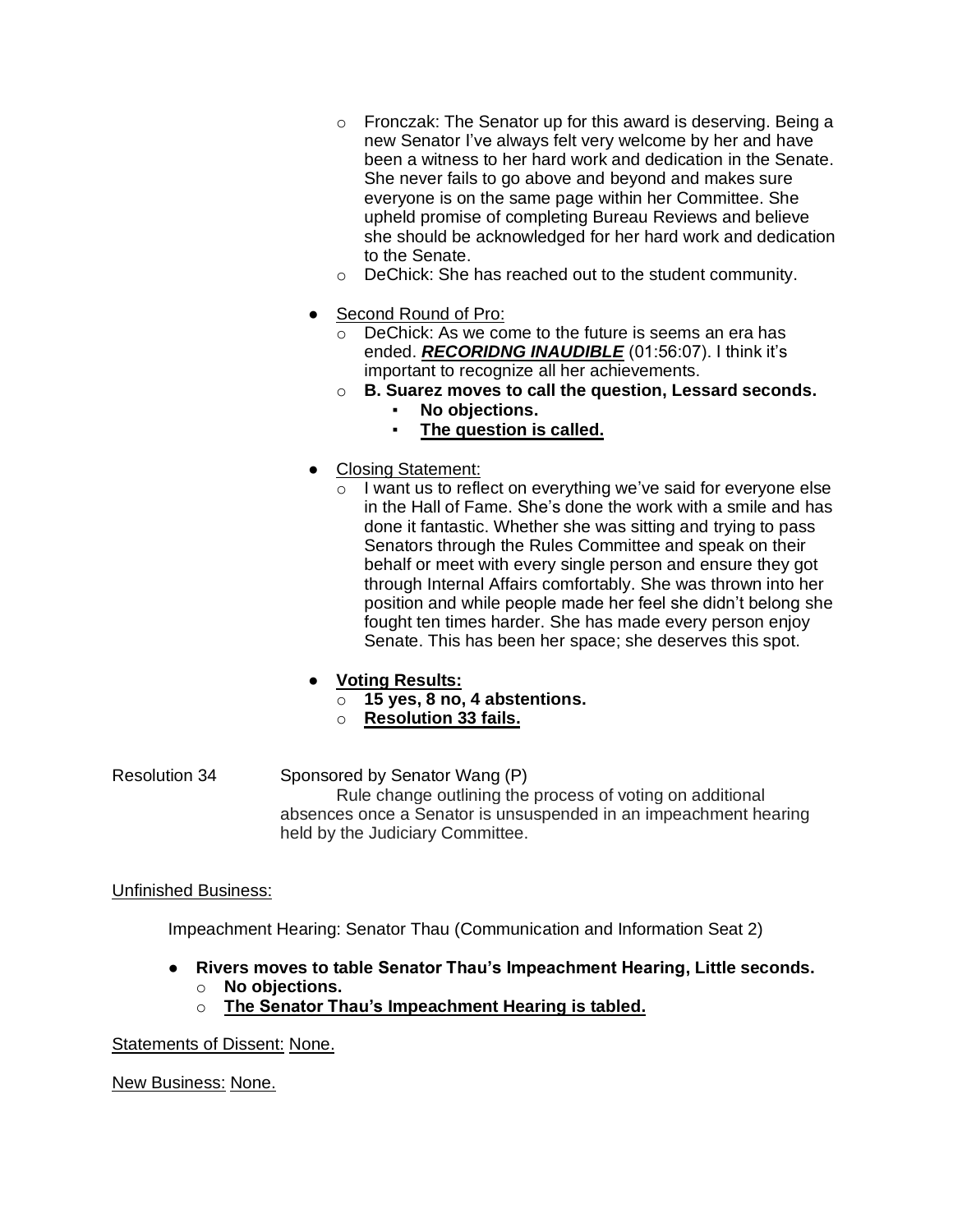### Closing Announcements:

- Stewart: It's my last Senate meeting, I've had the honor and privilege of serving in the 73<sup>rd</sup> and 74<sup>th</sup> Student Senates where I've learned a lot about myself and things I wanted to do in the future. I've made friends here and found support, and people who disagree which I view as positive - opposition is a great way to grow and learn about yourself. Each person in this room has immense potential and seeing mt growth has brought me pride. I think so many great things can be accomplished in the rest of the 74<sup>th</sup> Student Senate and beyond. Thank you so much to every person who has supported me and been a smiling or friendly face.
- Garner: I wish all the Senators not returning well in their future endeavors and say that tomorrow (4/5) at 7:30pm in Ruby Diamond I'll be performing in my last concert this semester with the University Symphonic Bans where we'll be playing a piece called Stages in dedication to the stages of grief one has after losing someone to cancer. Incidentally tomorrow is also the two-year anniversary of my mother passing from cancer so it will be an emotional night. I would love for you all to be there.
- DuChêne: Congratulations to everyone terming out. As for the College of Fine Arts, this coming weekend is the final weekend of *RECORIDNG* INAUDIBLE (02:03:48) in the School of Theater, doing Shakespeare's *As You Like It*. I encourage you to visit the museum of Fine Arts which is free. The School of Dance's 'Days of Dance' is returning at the end of this month with a weekend of dance concerts that are truly mind-blowing.
- Lessard: I am terming out; this is my last Senate meeting. Senate has been one of my favorite times at Florida State University and has gotten me involved in ways I've never expected and gotten me involved in organizations I probably would have never found - I appreciate the community Senate has fostered on this campus. You all deserve to be here and were all elected here for a reason. Don't take anything in here personally, we all debate each other to better student life on campus. Always keep a positive attitude and continue to show up for the student bod.
- Bowling: This is my last Senate meeting you guys are great and have so much potential, and I'm excited to see what you do. This is not the last you'll see of me; I appreciate everyone in Senate and am beyond happy I had the opportunity to call you guys my colleagues and friends.
- Roy: There is a PAC meeting on Thursday (4/5). The College of Arts and Sciences is having an event tomorrow  $(4/5)$  at 7:00pm. History Club is also having an event at 7:00pm tomorrow (4/5), which is a club I started nearly a year ago. This is my goodbye to a lot of friends. I hope you all have a good night.
- **Rivers moves to censor Senator Stewart.** o **Fails as there are not four other Senators to second.**
- Little: Senate is what you put into it. I got thrown into Senate leadership, but always say 'yes' and take advantage of your opportunities. It's a frustrating experience but participate as you get out of it what you put in.

### Officer Announcements:

- Historian Cofer: I know I'm distant all the way over here but to those terming out I really appreciate you and will really miss you guys. Chair Roy made me feel welcome the very first day I was here and even those not terming our I appreciate you guys.
- Parliamentarian Rowan: I have been here for over a year and a half. I have met Senator Bowling about three years ago in the basement of the Tucker Center in Boys State and I've been grateful to be able to work with him. I can only assume I'll see